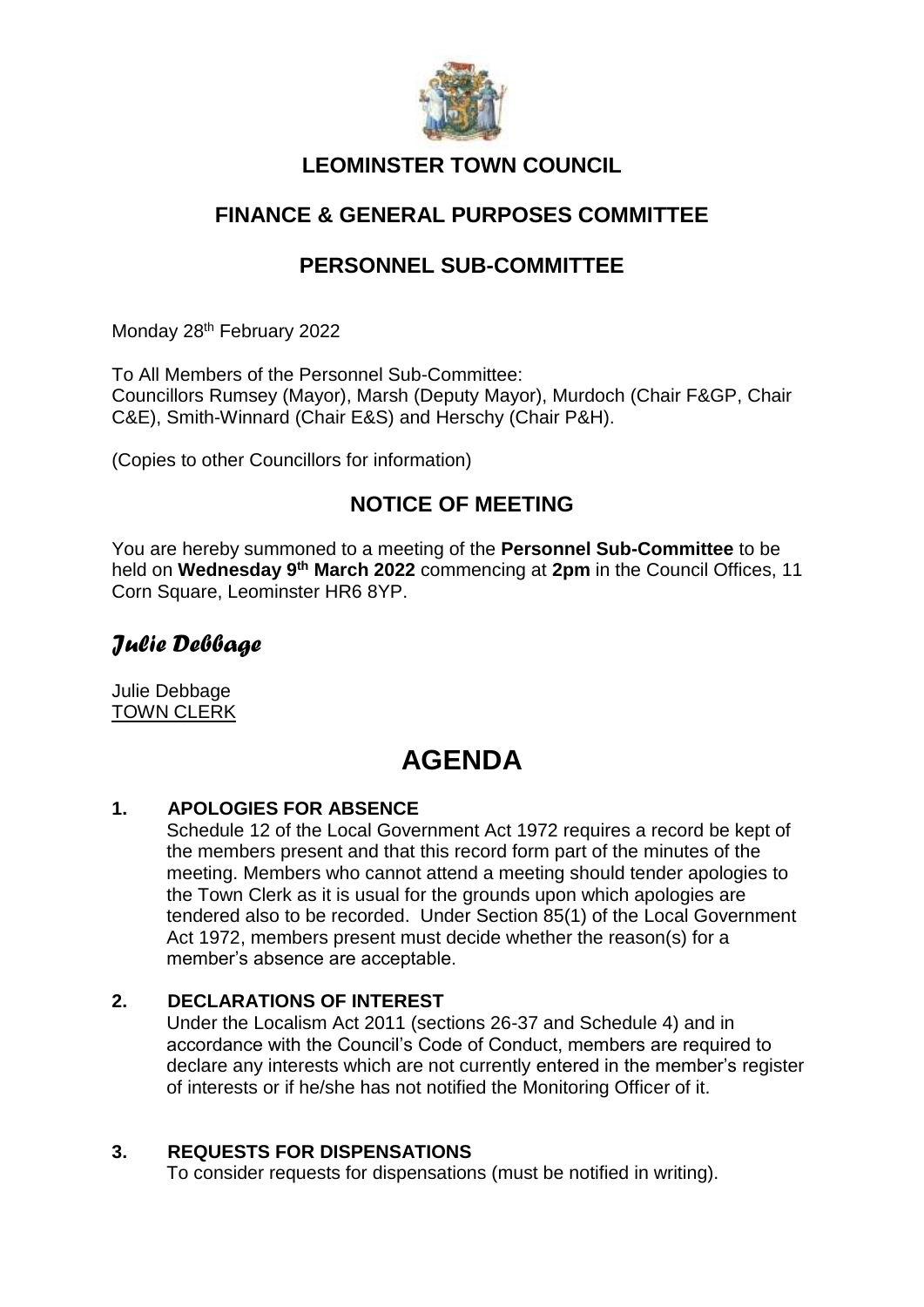### **LEOMINSTER TOWN COUNCIL**

### **FINANCE & GENERAL PURPOSES COMMITTEE**

### **PERSONNEL SUB-COMMITTEE**

#### **4. QUESTIONS FROM THE PUBLIC (maximum 15 minutes)**

#### **5. MINUTES OF PREVIOUS MEETING**

The minutes of the Personnel Sub-Committee meeting held on Friday 19<sup>th</sup> November 2021 need to be agreed and signed as a correct record.

#### **6. CONFIDENTIAL ITEMS**

Certain items are expected to include the consideration of exempt information and the Finance Committee is, therefore, recommended to resolve "That, in accordance with Section 100A(4) of the Local Government Act 1972, the public be excluded during the discussion of the matters referred to in the items listed below, on the grounds that they involve the likely disclosure of exempt information, as defined in the respective paragraph of Part 1 of Schedule 12A of the Act, and the public interest in maintaining the exemption outweighs the public interest in disclosing the information".

#### **7. STAFFING REPORT**

**(a)** To consider the clerks verbal report and the recommendations contained therein.

To discuss the following:

- Staffing update;
- Recruitment of Caretaker;
- Staff appraisals.

#### **8. DATE OF NEXT MEETING**

A date for the next meeting of the Personnel Sub-Committee, which will be held at the Council Offices, 11 Corn Square, Leominster HR6 8YP, needs to be agreed.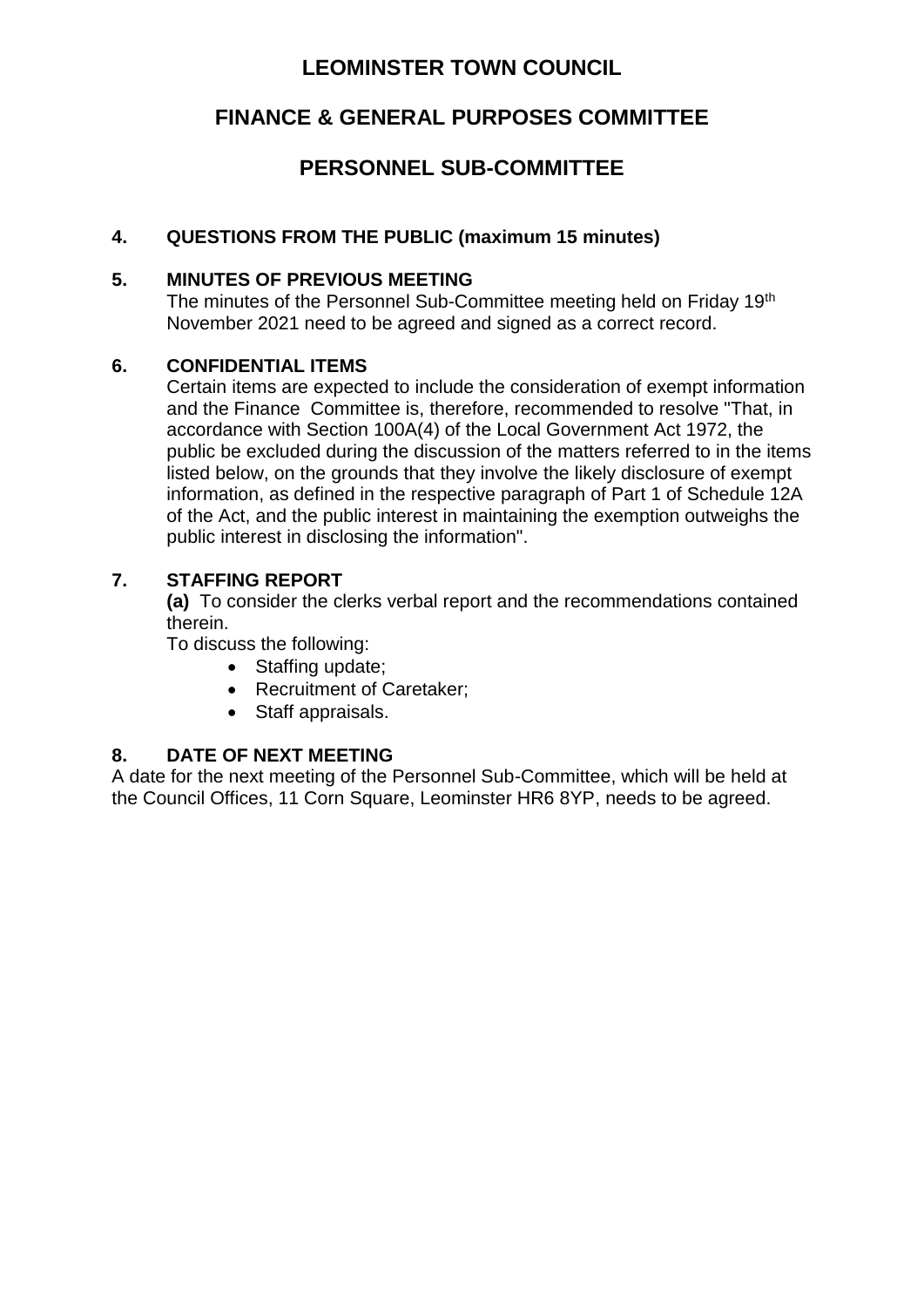# **LEOMINSTER TOWN COUNCIL**

### **PERSONNEL SUB-COMMITTEE**

Minutes of the Personnel Sub-Committee meeting held on Friday 19<sup>th</sup> November 2021 commencing at 11:30 hours in the Council Offices, 11 Corn Square, Leominster, HR6 8YP.

**MEMBERS PRESENT:** Councillors Rumsey (Mayor), Murdoch (Chair F&GP & Chair C&E) and Herschy (Chair P&H).

#### **OFFICERS PRESENT:** Town Clerk

- **PC08/21 APOLOGIES FOR ABSENCE** Apologies were received and accepted from Cllr Smith Winnard (Personal) and Cllr. Marsh (Meeting).
- **PC09/21 DECLARATIONS OF INTEREST** No declarations of interest were received.
- **PC10/21 REQUESTS FOR DISPENSATIONS** No requests for dispensations had been received.
- **PC11/21 QUESTIONS FROM THE PUBLIC**  There were no members of the public present.

#### **PC12/21 MINUTES OF PREVIOUS MEETING**

The minutes of the Personnel Sub-Committee meeting held on 3<sup>rd</sup> September 2021 were agreed and signed as a correct record.

#### **PC13/21 CONFIDENTIAL ITEMS**

As certain items were expected to include the consideration of exempt information and Personnel Sub-Committee **RESOLVED** that, in accordance with Section 100A(4) of the Local Government Act 1972, the public be excluded during the discussion of the matters referred to in the items listed below, on the grounds that they involve the likely disclosure of exempt information, as defined in the respective paragraph of Part 1 of Schedule 12A of the Act, and the public interest in maintaining the exemption outweighs the public interest in disclosing the information.

- Sub-Committee noted the verbal staffing report from the Clerk.
- Sub-Committee noted the Staffing Review Report presented by the clerk and **RESOLVED** to recommend the following to the next meeting of the Full Council.
	- Revised scale for staff members from April 2022.
	- A revised Line Management Structure for some staff.
	- To commission a freelance Project Officer (Welcome Back Fund) to set up a Business Group from January 2022-March